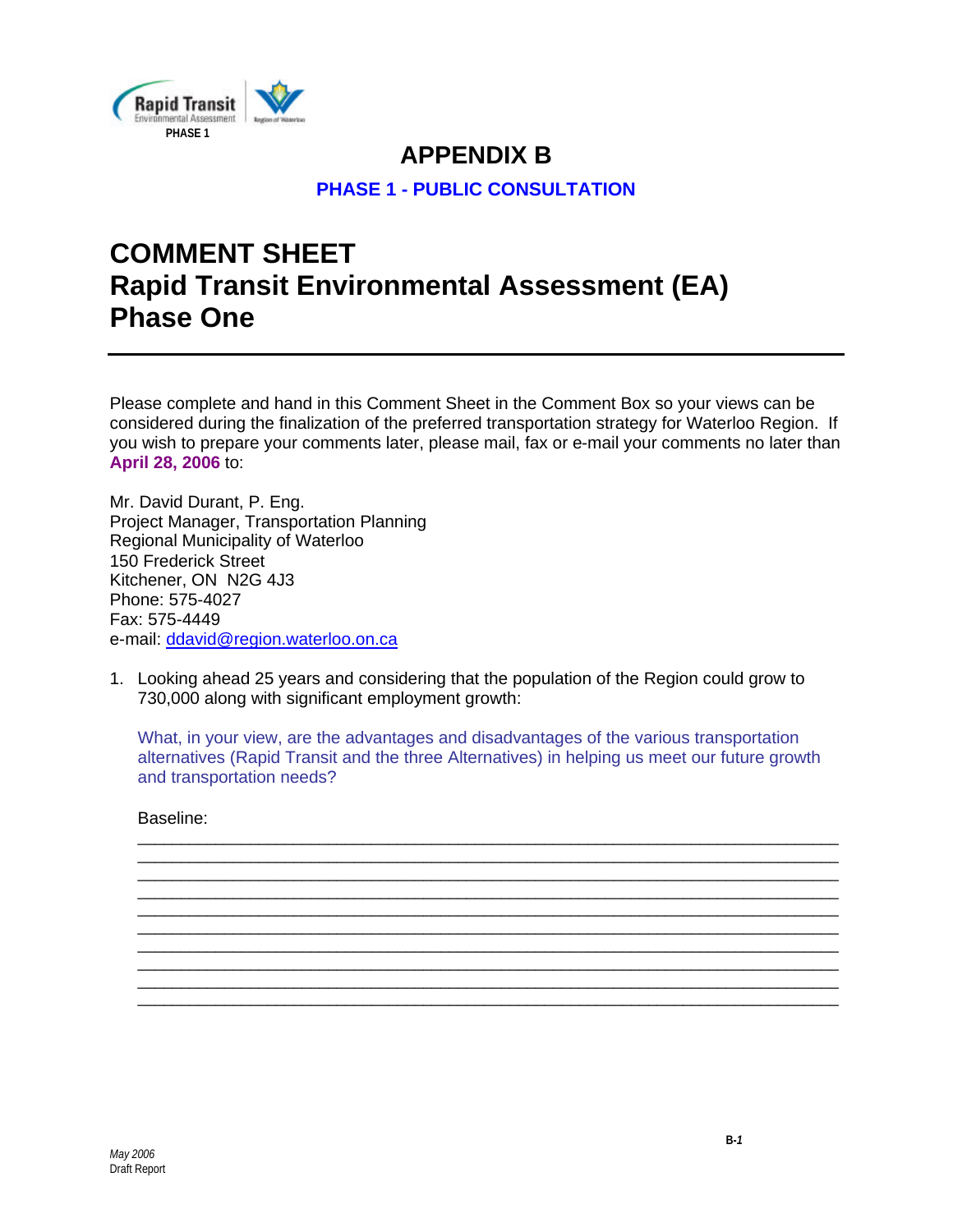

**PHASE 1 - PUBLIC CONSULTATION** 

Road Improvement and Expansion:

**Improved Conventional Transit:** 

#### Rapid Transit: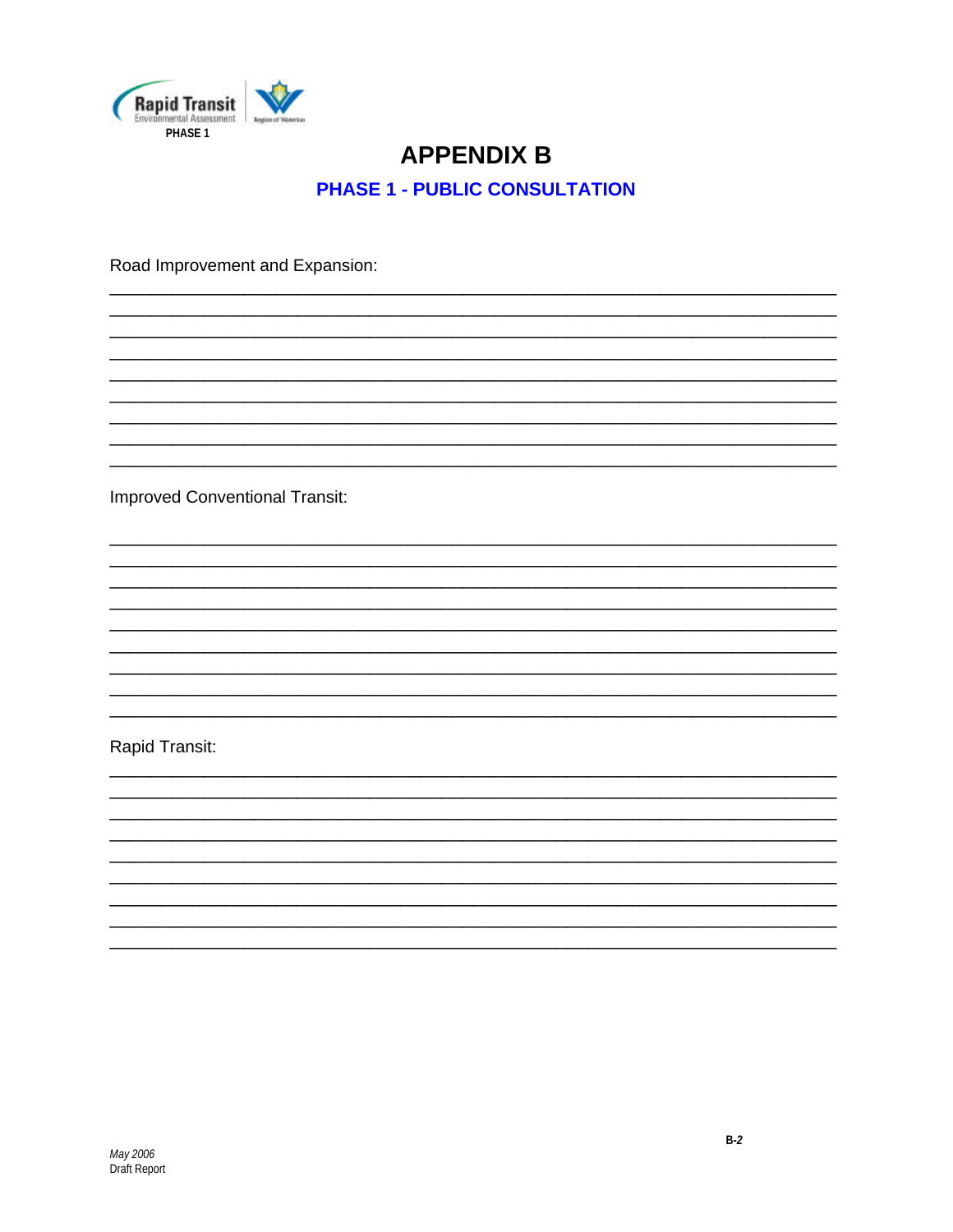

**PHASE 1 - PUBLIC CONSULTATION**

2. Which transportation strategy, in your view, has the greatest potential of meeting the Regional Growth Management Strategy goals? (Enhance Our Environment, Build Vibrant Urban Places, Provide Greater Transportation Choice, Protect Our Countryside, Foster a Strong Economy, Ensure Overall Coordination and Cooperation)

Please tell us why you feel this way.

\_\_\_\_\_\_\_\_\_\_\_\_\_\_\_\_\_\_\_\_\_\_\_\_\_\_\_\_\_\_\_\_\_\_\_\_\_\_\_\_\_\_\_\_\_\_\_\_\_\_\_\_\_\_\_\_\_\_\_\_\_\_\_\_\_\_\_\_\_\_ \_\_\_\_\_\_\_\_\_\_\_\_\_\_\_\_\_\_\_\_\_\_\_\_\_\_\_\_\_\_\_\_\_\_\_\_\_\_\_\_\_\_\_\_\_\_\_\_\_\_\_\_\_\_\_\_\_\_\_\_\_\_\_\_\_\_\_\_\_\_ \_\_\_\_\_\_\_\_\_\_\_\_\_\_\_\_\_\_\_\_\_\_\_\_\_\_\_\_\_\_\_\_\_\_\_\_\_\_\_\_\_\_\_\_\_\_\_\_\_\_\_\_\_\_\_\_\_\_\_\_\_\_\_\_\_\_\_\_\_\_ \_\_\_\_\_\_\_\_\_\_\_\_\_\_\_\_\_\_\_\_\_\_\_\_\_\_\_\_\_\_\_\_\_\_\_\_\_\_\_\_\_\_\_\_\_\_\_\_\_\_\_\_\_\_\_\_\_\_\_\_\_\_\_\_\_\_\_\_\_\_ \_\_\_\_\_\_\_\_\_\_\_\_\_\_\_\_\_\_\_\_\_\_\_\_\_\_\_\_\_\_\_\_\_\_\_\_\_\_\_\_\_\_\_\_\_\_\_\_\_\_\_\_\_\_\_\_\_\_\_\_\_\_\_\_\_\_\_\_\_\_ \_\_\_\_\_\_\_\_\_\_\_\_\_\_\_\_\_\_\_\_\_\_\_\_\_\_\_\_\_\_\_\_\_\_\_\_\_\_\_\_\_\_\_\_\_\_\_\_\_\_\_\_\_\_\_\_\_\_\_\_\_\_\_\_\_\_\_\_\_\_ \_\_\_\_\_\_\_\_\_\_\_\_\_\_\_\_\_\_\_\_\_\_\_\_\_\_\_\_\_\_\_\_\_\_\_\_\_\_\_\_\_\_\_\_\_\_\_\_\_\_\_\_\_\_\_\_\_\_\_\_\_\_\_\_\_\_\_\_\_\_

3. The Project Team is recommending that Rapid Transit is the Preferred Transportation Strategy and should continue into Phase 2 of the Environmental Assessment process for further study of the benefits and costs for our community.

\_\_\_\_\_\_\_\_\_\_\_\_\_\_\_\_\_\_\_\_\_\_\_\_\_\_\_\_\_\_\_\_\_\_\_\_\_\_\_\_\_\_\_\_\_\_\_\_\_\_\_\_\_\_\_\_\_\_\_\_\_\_\_\_\_\_\_\_\_\_ \_\_\_\_\_\_\_\_\_\_\_\_\_\_\_\_\_\_\_\_\_\_\_\_\_\_\_\_\_\_\_\_\_\_\_\_\_\_\_\_\_\_\_\_\_\_\_\_\_\_\_\_\_\_\_\_\_\_\_\_\_\_\_\_\_\_\_\_\_\_ \_\_\_\_\_\_\_\_\_\_\_\_\_\_\_\_\_\_\_\_\_\_\_\_\_\_\_\_\_\_\_\_\_\_\_\_\_\_\_\_\_\_\_\_\_\_\_\_\_\_\_\_\_\_\_\_\_\_\_\_\_\_\_\_\_\_\_\_\_\_ \_\_\_\_\_\_\_\_\_\_\_\_\_\_\_\_\_\_\_\_\_\_\_\_\_\_\_\_\_\_\_\_\_\_\_\_\_\_\_\_\_\_\_\_\_\_\_\_\_\_\_\_\_\_\_\_\_\_\_\_\_\_\_\_\_\_\_\_\_\_ \_\_\_\_\_\_\_\_\_\_\_\_\_\_\_\_\_\_\_\_\_\_\_\_\_\_\_\_\_\_\_\_\_\_\_\_\_\_\_\_\_\_\_\_\_\_\_\_\_\_\_\_\_\_\_\_\_\_\_\_\_\_\_\_\_\_\_\_\_\_ \_\_\_\_\_\_\_\_\_\_\_\_\_\_\_\_\_\_\_\_\_\_\_\_\_\_\_\_\_\_\_\_\_\_\_\_\_\_\_\_\_\_\_\_\_\_\_\_\_\_\_\_\_\_\_\_\_\_\_\_\_\_\_\_\_\_\_\_\_\_ \_\_\_\_\_\_\_\_\_\_\_\_\_\_\_\_\_\_\_\_\_\_\_\_\_\_\_\_\_\_\_\_\_\_\_\_\_\_\_\_\_\_\_\_\_\_\_\_\_\_\_\_\_\_\_\_\_\_\_\_\_\_\_\_\_\_\_\_\_\_ \_\_\_\_\_\_\_\_\_\_\_\_\_\_\_\_\_\_\_\_\_\_\_\_\_\_\_\_\_\_\_\_\_\_\_\_\_\_\_\_\_\_\_\_\_\_\_\_\_\_\_\_\_\_\_\_\_\_\_\_\_\_\_\_\_\_\_\_\_\_ \_\_\_\_\_\_\_\_\_\_\_\_\_\_\_\_\_\_\_\_\_\_\_\_\_\_\_\_\_\_\_\_\_\_\_\_\_\_\_\_\_\_\_\_\_\_\_\_\_\_\_\_\_\_\_\_\_\_\_\_\_\_\_\_\_\_\_\_\_\_

 Do you agree with this recommendation? (Please indicate with a checkmark)

Yes \_\_\_\_\_\_\_\_\_\_\_ No \_\_\_\_\_\_\_\_ Not Sure \_\_\_\_\_\_\_\_

Please tell us why you think this way.

#### 4. What other comments do you have on Phase 1 of the Rapid Transit Environmental Assessment?

\_\_\_\_\_\_\_\_\_\_\_\_\_\_\_\_\_\_\_\_\_\_\_\_\_\_\_\_\_\_\_\_\_\_\_\_\_\_\_\_\_\_\_\_\_\_\_\_\_\_\_\_\_\_\_\_\_\_\_\_\_\_\_\_\_\_\_\_\_\_ \_\_\_\_\_\_\_\_\_\_\_\_\_\_\_\_\_\_\_\_\_\_\_\_\_\_\_\_\_\_\_\_\_\_\_\_\_\_\_\_\_\_\_\_\_\_\_\_\_\_\_\_\_\_\_\_\_\_\_\_\_\_\_\_\_\_\_\_\_\_